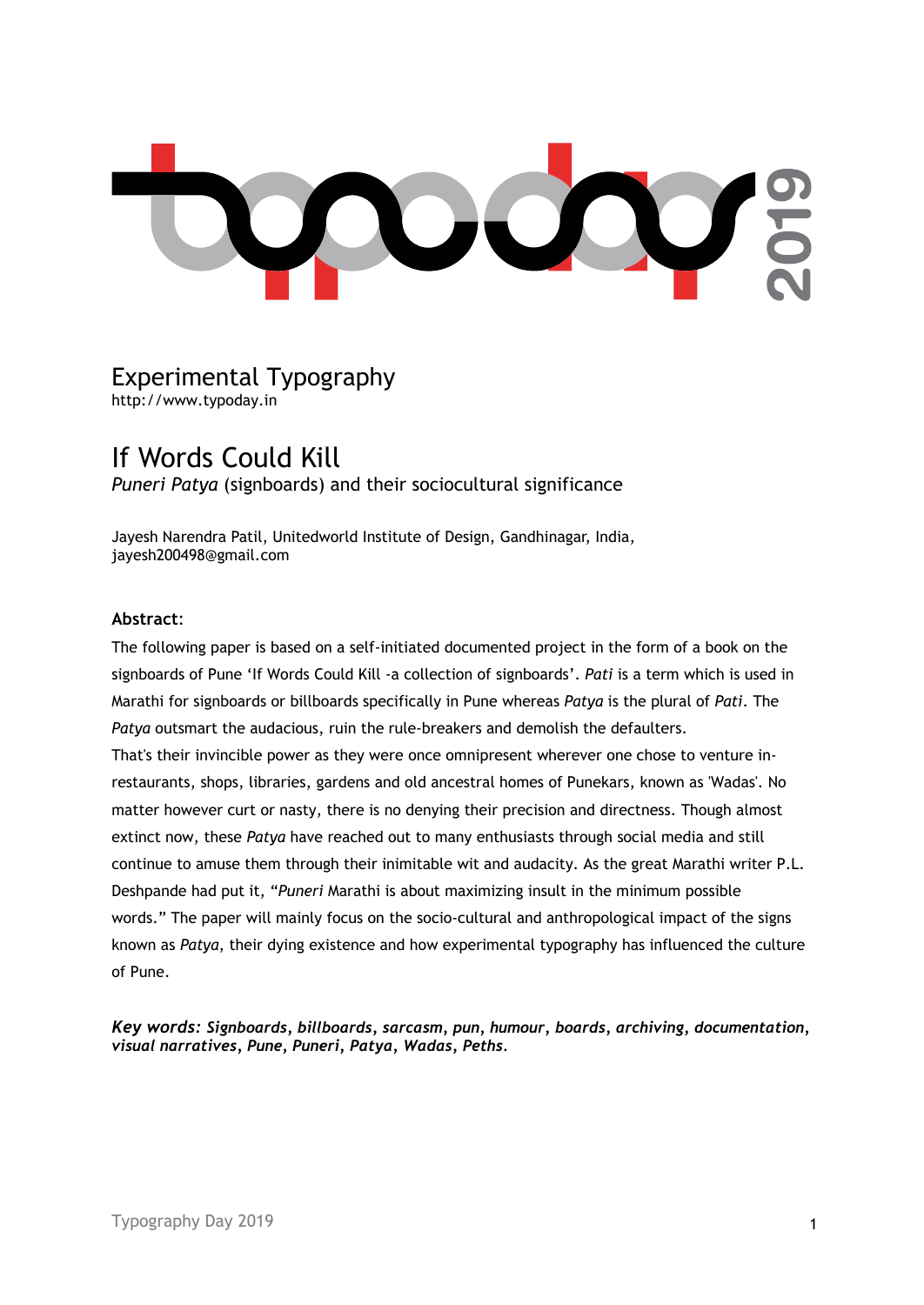# **1. Introduction**

After going through a number of '*Patya*' (billboards / signboards), I inferred that this trend must have started when people stopped being sensitive and empathetic towards others and neglected their moral/ social responsibility about the society and people around them. That was the time when signages and billboards came into picture, to communicate the idea of sensitizing themselves to the surroundings and reacting accordingly. These signages or signboards were further improvised with a touch of humour or sarcasm by Punekars. So, what's the significance of these '*Patya'* in the social life of Pune? When people don't abide by the rules while visiting shops or old places, these *Patya* act like a slap in the face.

Punekars feel that it's their moral responsibility to educate other people around them. They are very particular about their living and are keenly interested in knowing what is going in others' life and are very elaborate in expressing emotions. They are good at capturing the essence of the words in their elemental form and bring out the various shades of humour.



Fig.1 *"Delivery boys and others are not allowed to bring their vehicles inside, or they will be punctured."*



Fig.2 "*Vehicles parked here will be punctured."*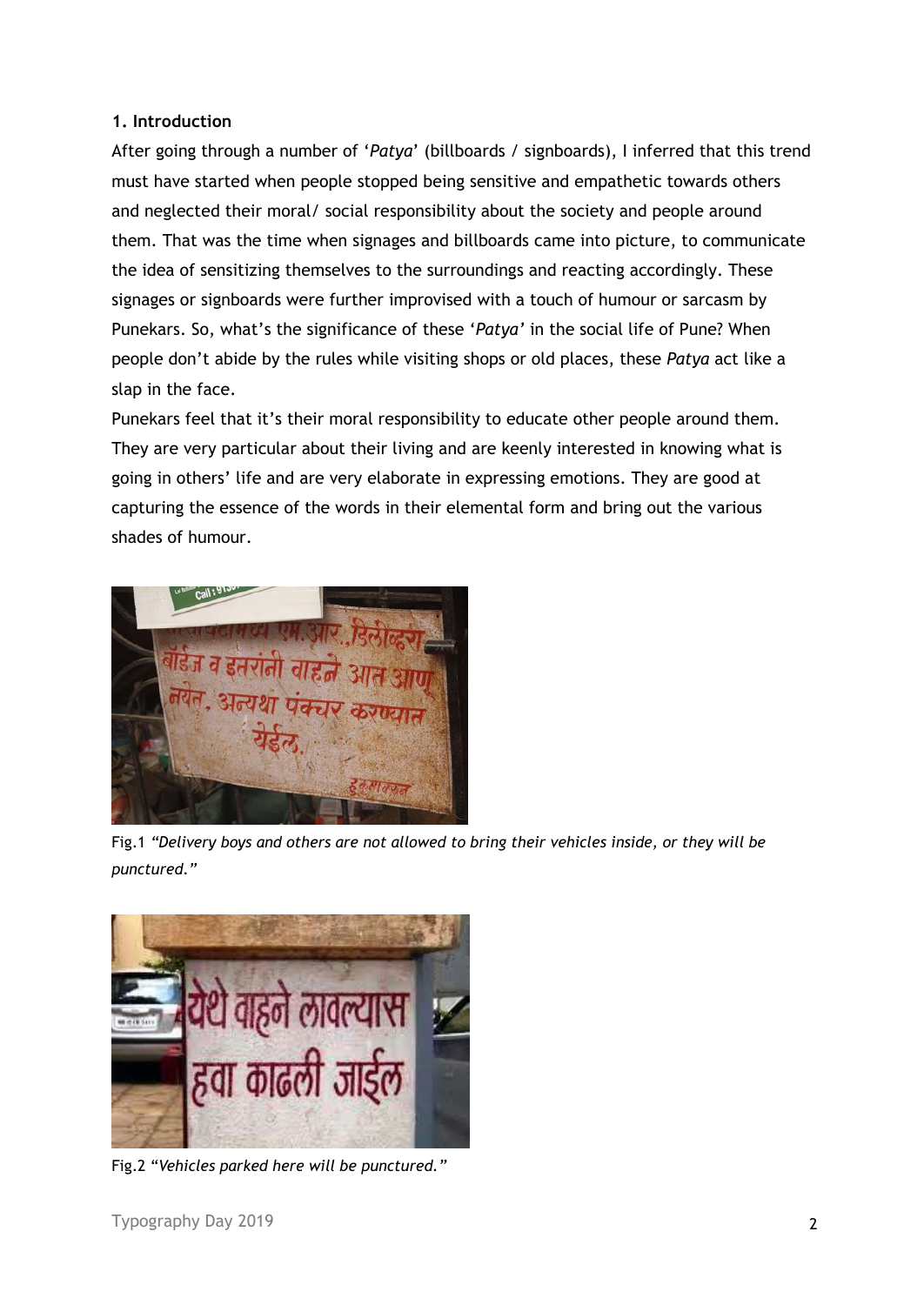

Fig.3 *"Do not eat or stand here.''*



Fig.4 *"Do not play any kind of sport in the garden."*



Fig.5 "Pay first."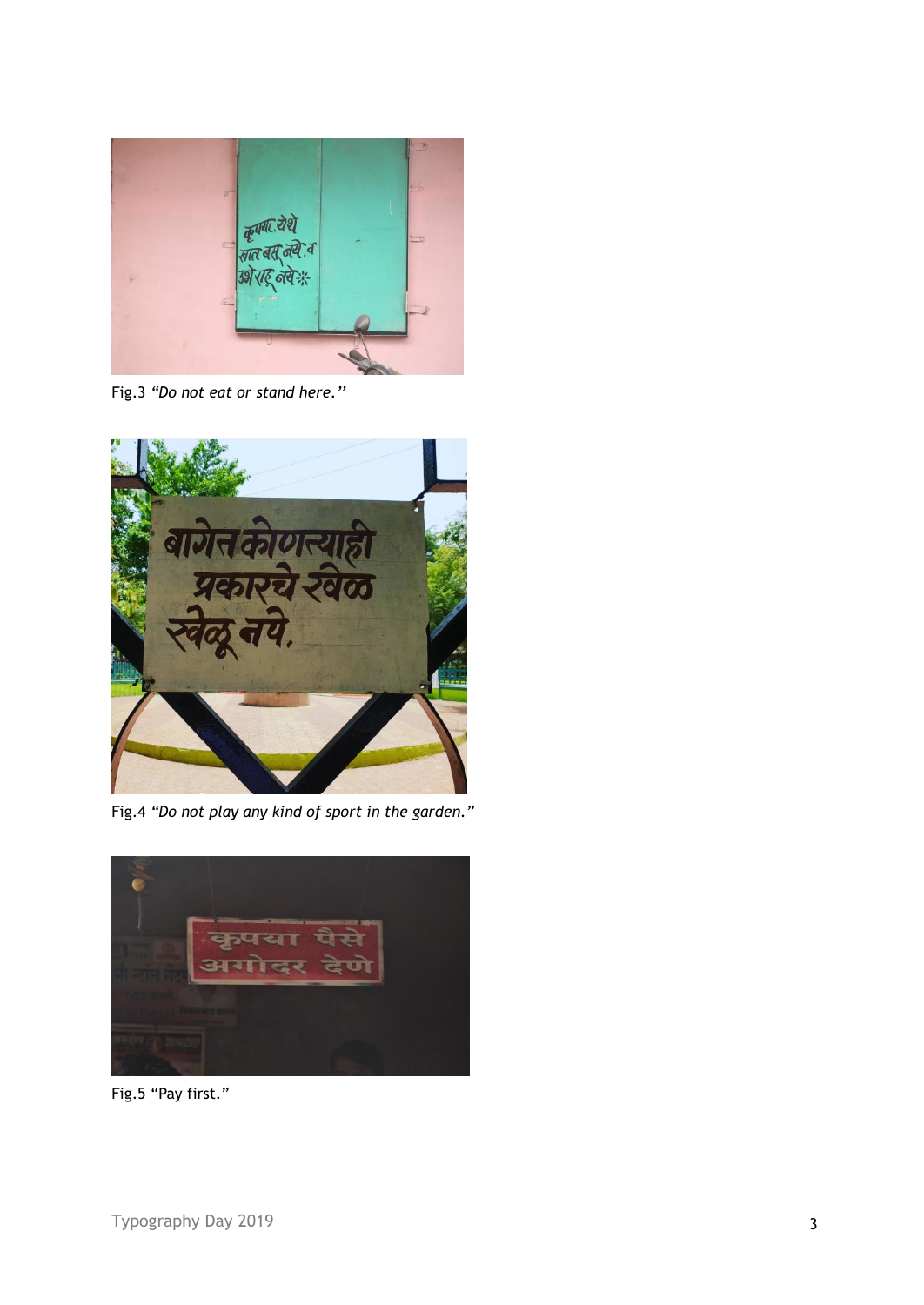

Fig.5 "*This is Sadashiv Peth. It's a tradition to puncture the vehicle that blocks the gate."*

These signboards can be classified on the basis of their tone and their sites.

## **2.** *Peths*

*Peth* is basically 'a locality' in Pune. In all, there are 17 *Peths* in Pune where these *Wadas*  existed. People staying in a particular *Peth* have their own lifestyle and language specificity. The diminishing existence of these *Wadas* in Pune has really given a cultural shock to the city in terms of its socio-cultural existence. The tradition of these *Patya* might have started as a socio-cultural phenomenon when people used to directly communicate in few words, without thinking whether they would sound insolent or hurtful. That's why it's often said that Punekars have an 'attitude' problem but I would say that it's their way of living which they don't want others to violate. That's precisely why *Puneri Patya* might have come into picture.

# **3. Typographical analysis**

Basically, the *Patya* in their elemental format are written by the people who are skilled with Devanagari brush lettering and who take care of the pace and quality of the letter forms. Those are not artists or skilled calligraphers, nor typographers either. The Devanagari script in which the alphabets are painted on the plate is quite simple with a unique blend of readability, composition and efficiency of space. Most tend towards italics as a slant is more conducive for fast lettering. Fast because, they did not wish to invest too much of their business time in it; just enough to get their point across. Most of the Patya are written with conventional oil paints while some simply use a chalk and black board. The words are so impactful and direct in themselves that they actually do not require any sort of typographical nuance or treatment. When a *Pati* is painted, it's not for any academic purpose where it will be interpreted on the basis of type. It's rather only to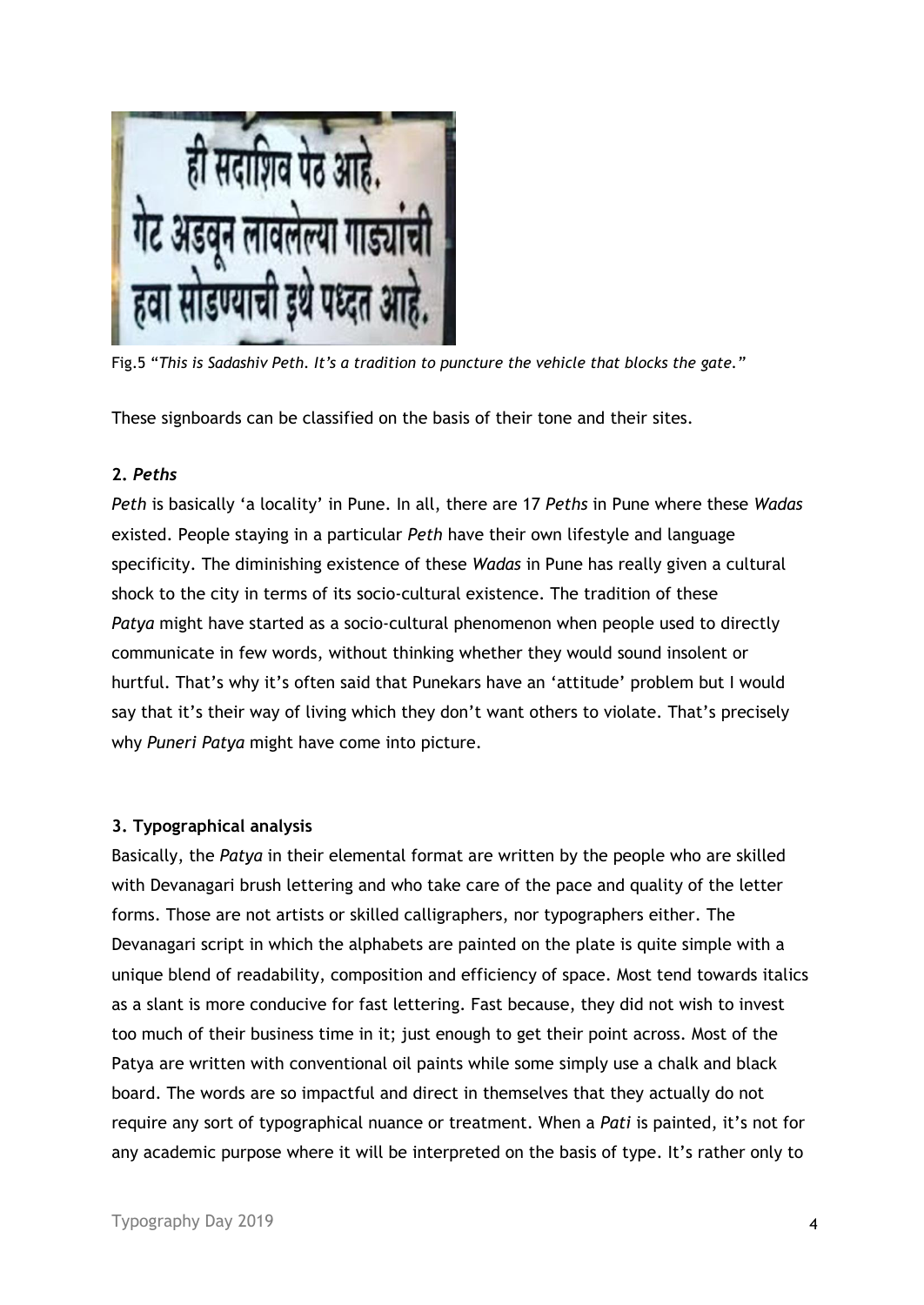convey the meaning and not to dilute the message. The power of *Pati* is its message and a strong humuor which becomes the most valuable and effective tool for communication.

Most of the designers, typographers and artists who work at a commercial platform get a brief of their work and start interpreting about the prototype in their own way whereas the artists who write *Patya* may not be systematically trained in typography. This leads to an unintentional calligraphic and typographical expression of the words which adds meaning to the way it is inscribed hence beautifying the local script in few cases. In my project, the main focus is on recreating these *Patya* in a simple way of representing the inscriptions with the support of calligraphic expressions with simple illustrations as the background to give it a form of visual narrative. An attempt is also made to create the ambience of every *Pati* in order to establish a context.

These are few of the prototypes of how I went about recreating every *Pati* in a simple conducive style of calligraphy with a unique blend of illustrations to create the environment and the mood for that *Pati*.



Fig.7 *"Learn to wait after you ring the doorbell. For the inhabitants are people. Not Spiderman!"*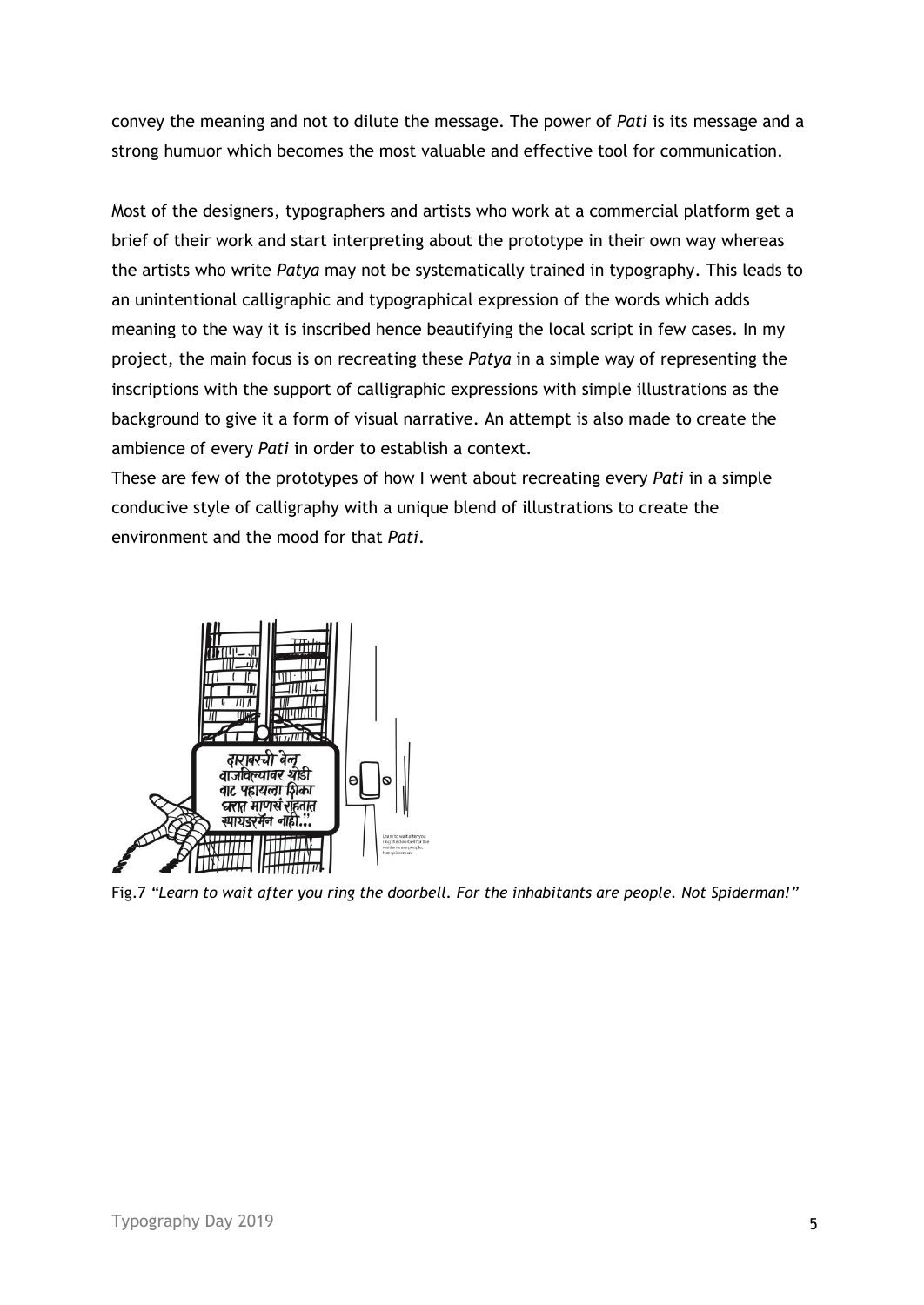

Fig.8 *"We sell the Chuna (quicklime) that's applied on Paan (betel leaf), not the Chuna that's applied on people."*



Fig.9 *"Don't whistle at any beautiful girl stepping outside this parlor, for who knows, she could be your granny! (A board outside a beauty parlor)"*

#### **4. Social Awareness**

The written words hold immense power. They spread awareness. These *Patya* are just simple words but serve the purpose of spreading social awareness as they are coated with so many layers of wit, pun, humour, sarcasm, and anything you call it to enter right into the mind of their readers without even a second thought.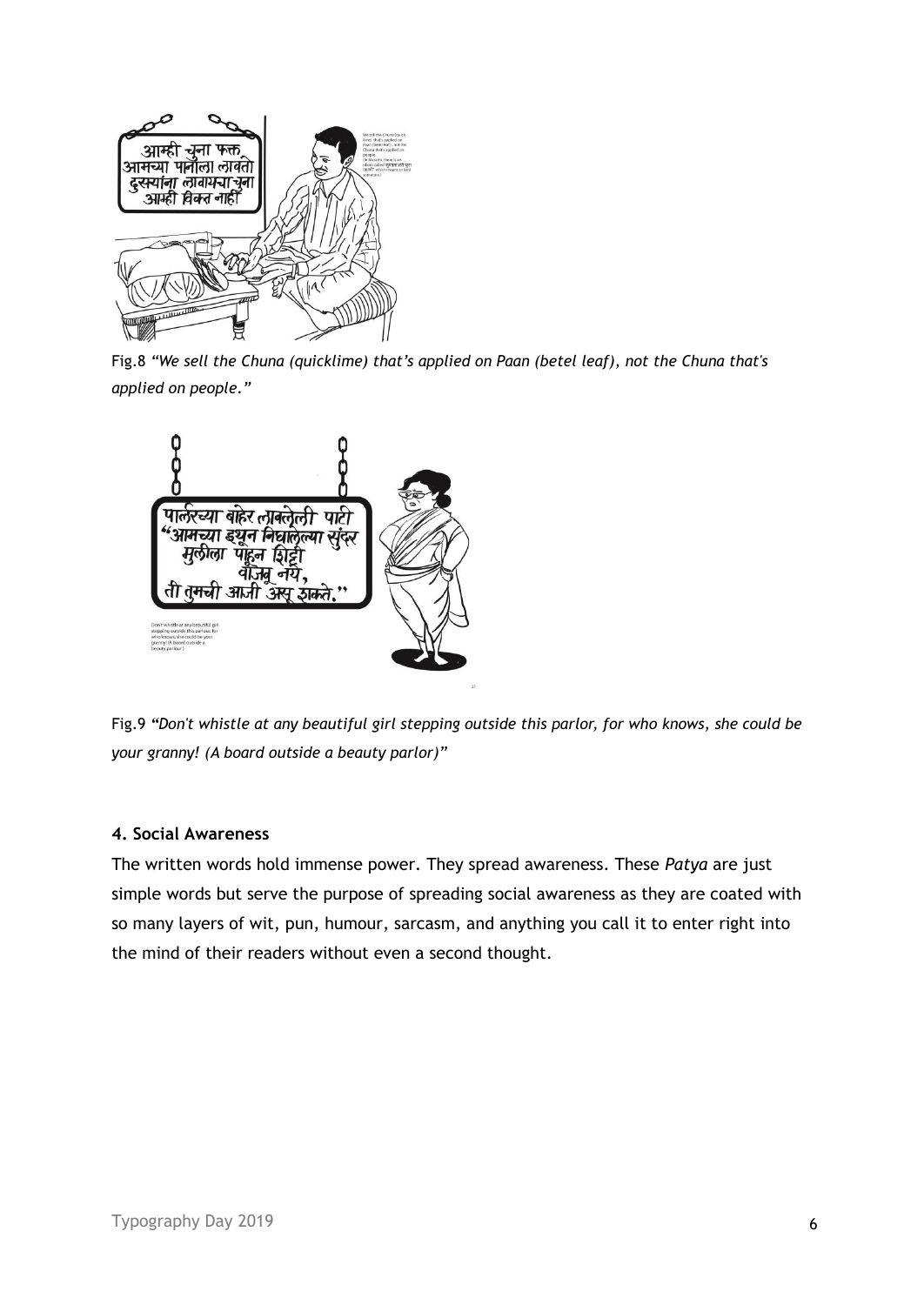

Fig.9 *"Do not approach us with the plans to demolish this mansion and construct a building. We have decided against it. And if you do, we will lock you in and beat you with bamboo shoots."*

This Pati has a hidden agenda of making people socially aware and make them preserve the old and traditional mansion called 'Wada' with impactful words and a sense of humour. They might be perceived as negative but then, it's the negative that penetrates the mind. Written words make people think and influence their behaviour.



Fig.10 *"If you finish all your food, you will get 20% discount."*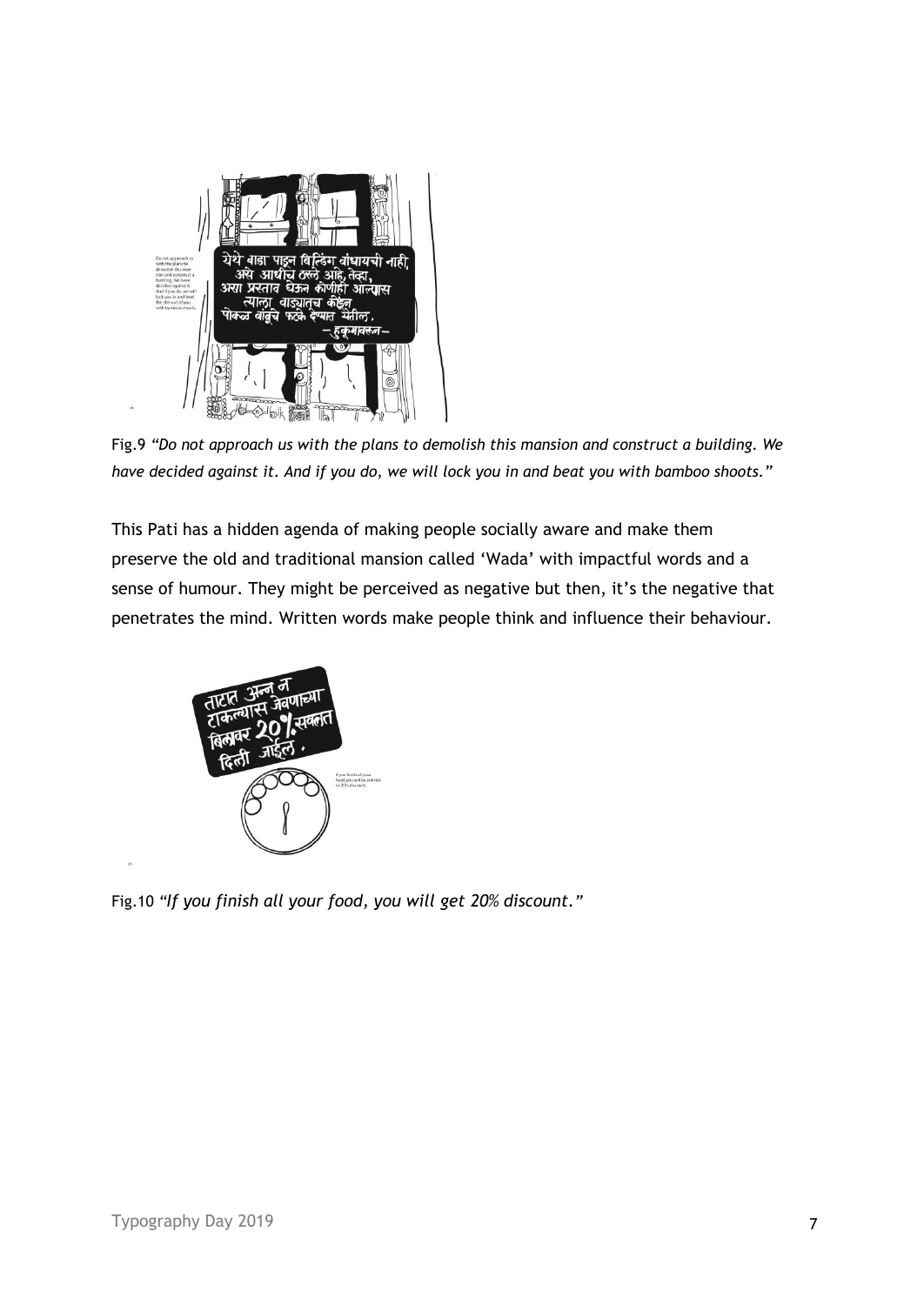

Fig.11 *"I am cultured and that's the reason why I don't smoke and have tea in front of other's shops."*



Fig.12 *"Remove your ego and footwear here."*

So, these *Patya* are written with a purpose to codify the behaviour and give the readers an opportunity to reflect upon that and push them towards the desired response.

#### **5. Hidden anecdotes**

Every *Pati* holds an anecdote in itself and these anecdotes are very much present and tangible in the lives of *Punekars.* The *Patya* have done the job of bonding generations together. These *Patya* have evoked and sensitized people across ages. They are like the soul of the city. Urbanization led to more and more shrunken spaces which led Pune to lose its soul. These *Patya* go beyond the socio-stereotypical barriers of caste, class and gender and are always accepted by the people. These got lost over a period and now need documentation and reflection for the tradition to prevail. As a present generation graphic designer from Pune, interrogating one's traditional representations led me to start researching on the *Patya*. I strongly felt the need for archiving and documenting this not only graphic but literary form as its existence is almost becoming extinct in the present times; I thought this whole exercise would help me take it to the present generation.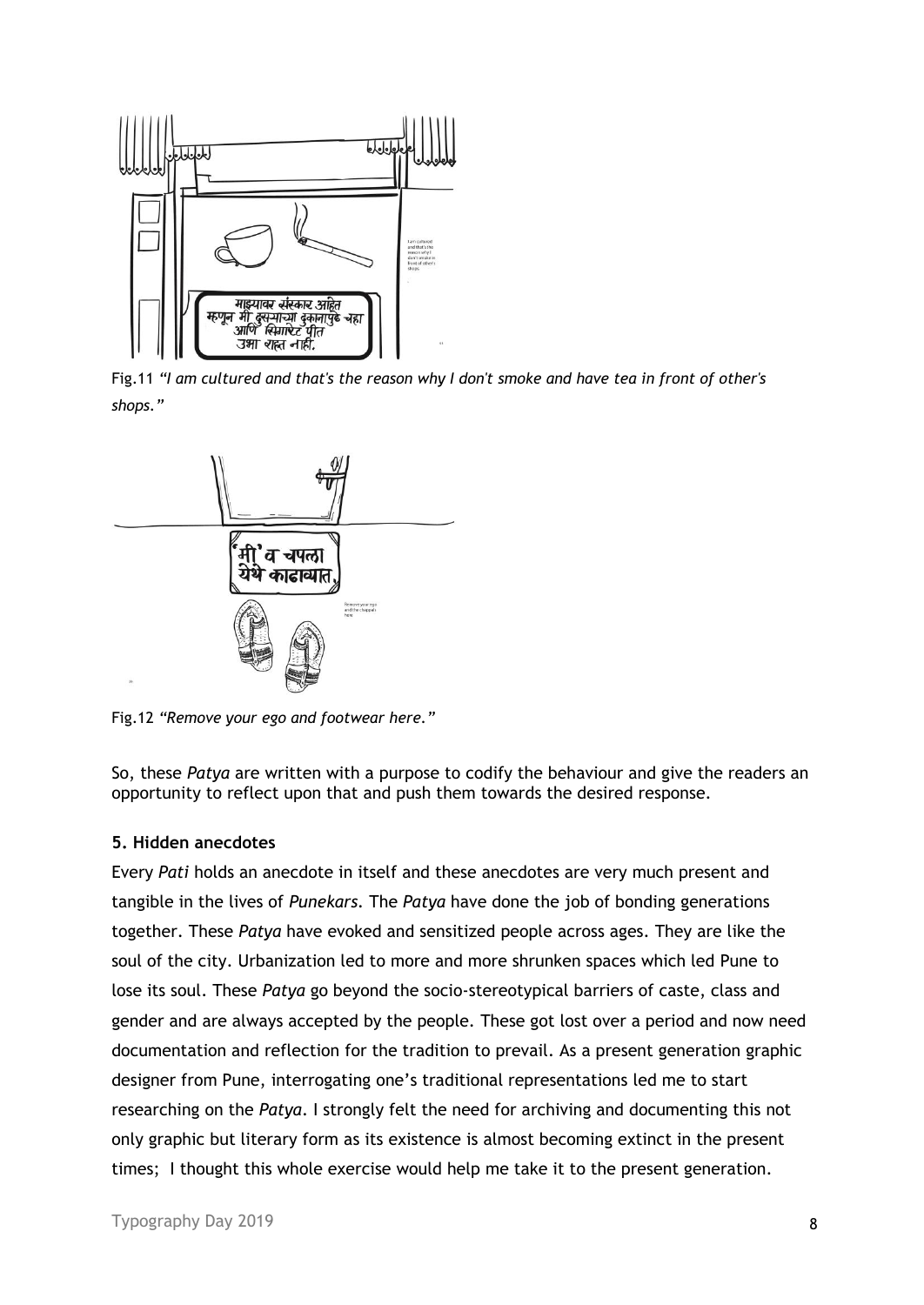

**Fig.13** *"We have become wise after studying for 4 to 5 years, don't show off your 'Google knowledge'; you might be insulted."* 



Fig.14 *"Fund collection is like magic. I give it, and the receiver plays the disappearing trick! I am a social worker and not a magician! (So, please don't ask for any funds!)"*

## **6. Humour**

Now let's look at the humorous aspect of these *Patya.*

Humour is a valuable and effective tool for communicating just about anything because it breaks down barriers. Carefully disguised as fun, humour can smuggle new ideas into people's hearts. Humour is one language that everyone can understand. If you can share a laugh with someone, you've connected with that person. The Patya thus, connect to people through humour more often than not verging on sarcasm; while making the 'instructions' a bit palatable.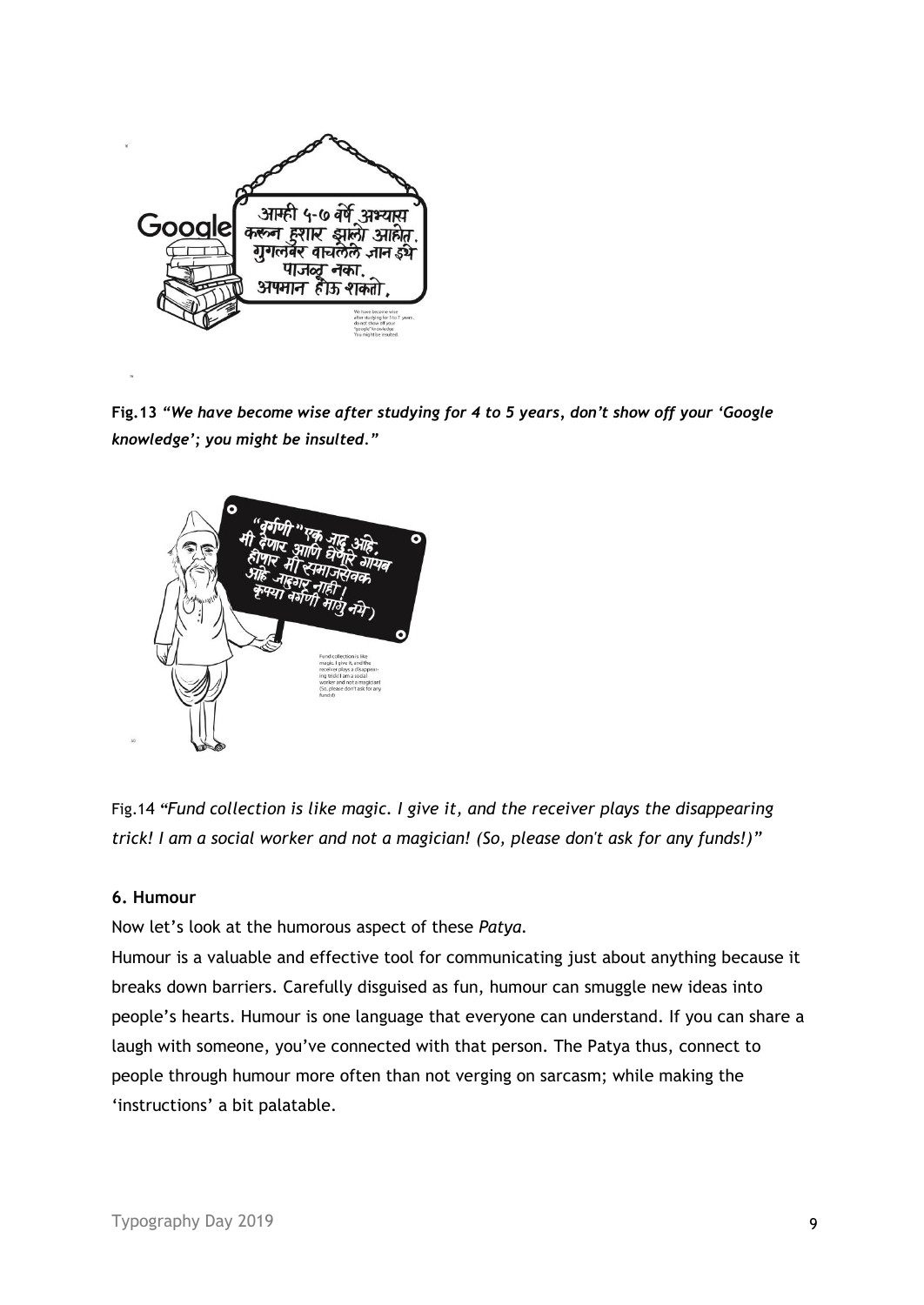

Fig.15 *"A board in a mental hospital: Though this hospital is for the insane; those who work here are quite sane."*



Fig.16 *"We don't have any children working with us. Why, those we have don't work too!"*



Fig.17 *"Some people struggle throughout life to become all-rounder and some are born in Pune."*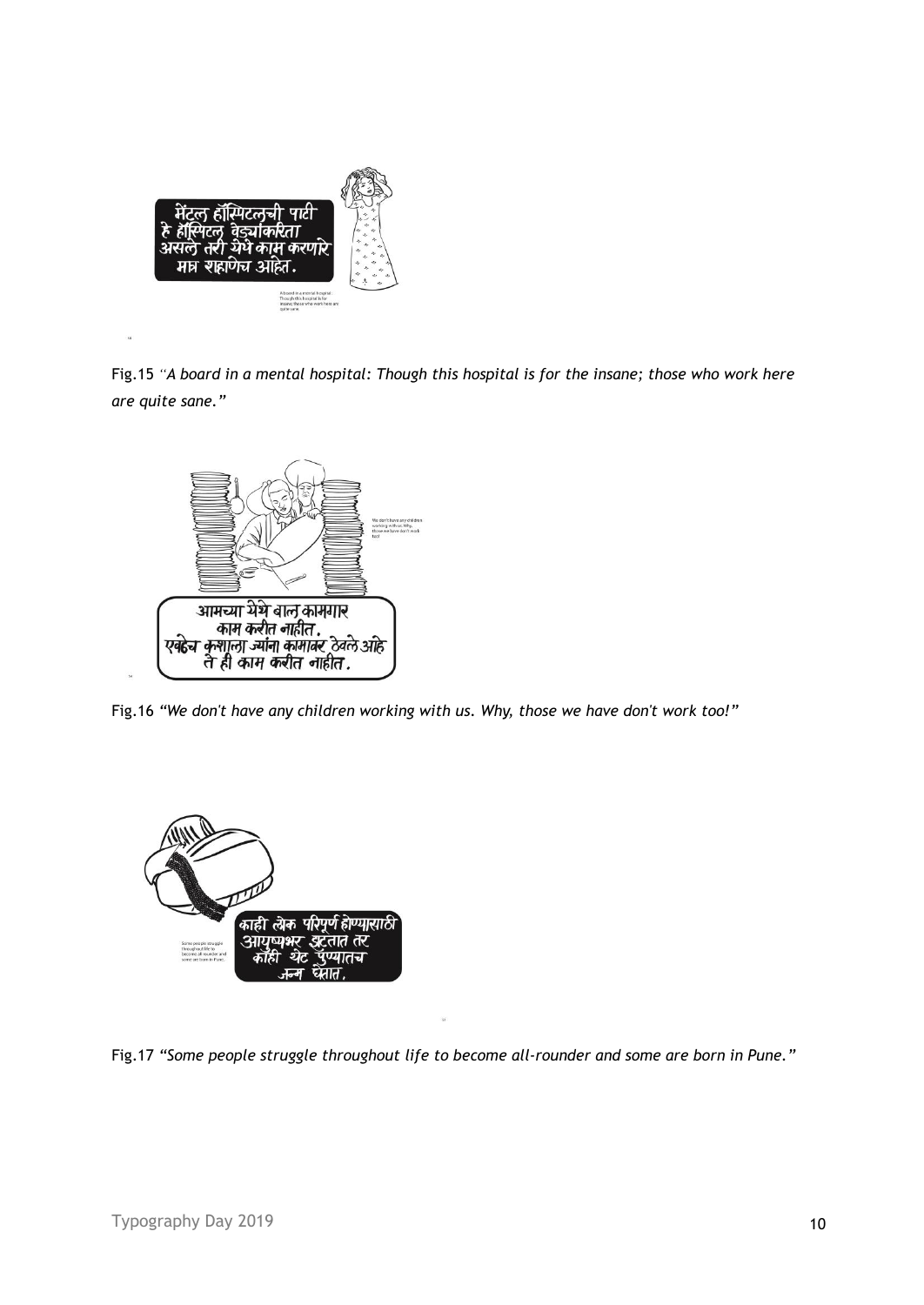

Fig.18 *"Our dog has bitten 99 people so far. If you happen to enter without being on your guard, he may complete his century. Please note that the expenses of your injections and dressings will not be borne by us."*



Fig.19 *"This is an office. There is nothing worth a look inside. So, don't enter!"*

#### **6. Language**

Language is the fundamental pillar of tradition, which always acts like a backbone to the society. Thus, retaining the literary part of the *Patya* has also been a challenge. Recreating each *Pati* in the form of calligraphic expressions with a standard style of doing it has been retained throughout my work.

#### **7. Conclusions**

Primary data has been collected after conversing with people of the previous generation, senior residents (of the *Wadas* of the *Peth* regions of Pune) who have vivid memory of the origin of these *Patya*. Secondary sources consist of references collected through photographs, websites et al. So far there is hardly any existing documented evidence of collection of *Patya* and my work would try to address this gap. I intend to take the reach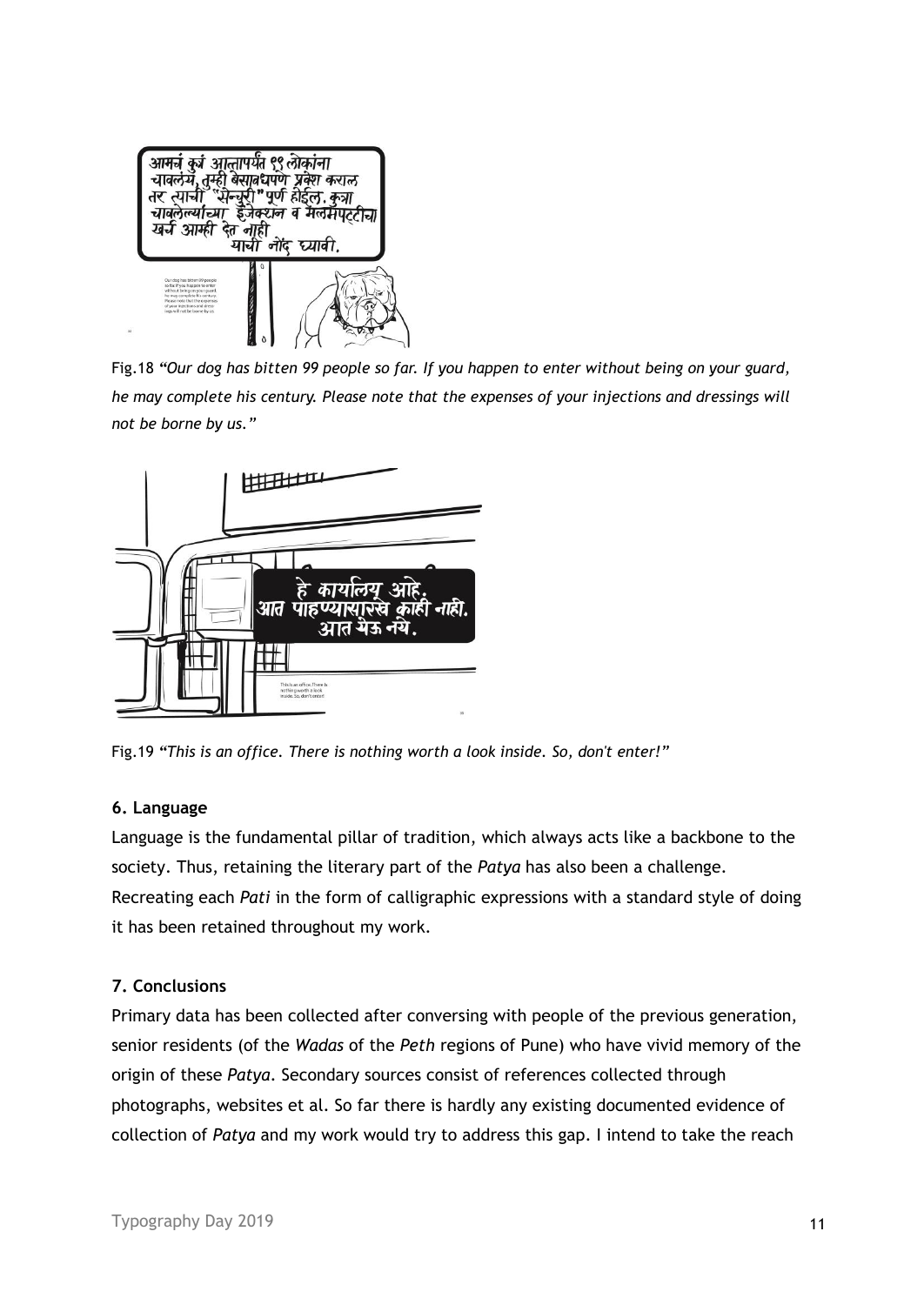of the book beyond its given readers and disseminate the collection to a larger audience through exhibitions and installations based on the same.

#### **Acknowledgement**

I would like to express my deepest gratitude towards Mr. Titu Mili, Mr. Sambit Kumar Pradhan and Dr. Sudhanya Dasgupta Mukherjee, Consultant Faculty of Visual Communication, Unitedworld Institute of Design, Gandhinagar, for their constant support and guidance throughout the research process.

#### **References**

The references consist of *Patya* from Lokmat Pune's exhibition of Puneri *Patya*. Other references include web links and social media platform like Instagram, facebook et al.

- Deshpande, P. तुम्हाला कोण व्हायचे आहे - मुुंबईकर , पुणेकर की नागपूरकर ?. Available at:

<https://www.youtube.com/watch?v=FVWdAx1a0y0>

- Khan, A. (2017). Nasty, Brutal and Short: Don't ignore the *Puneri Patya*, the Marathi signboards all over Pune. Available at: [https://indianexpress.com/article/lifestyle/life-style/nasty-brutal-and](https://indianexpress.com/article/lifestyle/life-style/nasty-brutal-and-short-dont-ignore-the-puneri-patya-the-marathi-signboards-all-over-pune-4954361/)[short-dont-ignore-the-puneri-patya-the-marathi-signboards-all-over-pune-4954361/](https://indianexpress.com/article/lifestyle/life-style/nasty-brutal-and-short-dont-ignore-the-puneri-patya-the-marathi-signboards-all-over-pune-4954361/)

- (2014) Puneri Patya - Parking edition (पुणेरी पाट्या - पार्किं ग विशेष ). Available at: [http://assal-marathi](http://assal-marathi-puneri-patya.blogspot.com/)[puneri-patya.blogspot.com/](http://assal-marathi-puneri-patya.blogspot.com/)

- 'या' पुणेरी पाट्या पाहून तुम्हीही खळखळून हसाल…). Available at: [https://www.loksatta.com/photos/todays](https://www.loksatta.com/photos/todays-photo-3/1702879/puneri-patya-exhibition-pune-interesting-and-different-patya/)[photo-3/1702879/puneri-patya-exhibition-pune-interesting-and-different-patya/](https://www.loksatta.com/photos/todays-photo-3/1702879/puneri-patya-exhibition-pune-interesting-and-different-patya/)

- (2018) Pune witnesses Lokmat Puneri Patya Exhibition to celebrate creative minds in Puneri style. Available at: [https://nrinews24x7.com/pune-witnesses-lokmat-puneri-patya-exhibition-celebrate](https://nrinews24x7.com/pune-witnesses-lokmat-puneri-patya-exhibition-celebrate-creative-minds-puneri-style/)[creative-minds-puneri-style/](https://nrinews24x7.com/pune-witnesses-lokmat-puneri-patya-exhibition-celebrate-creative-minds-puneri-style/)

- http://www.slideboom.com/presentations/1905490/ Funny-Puneri-Patya/

- <https://www.quora.com/What-are-some-of-the-Interesting-Puneri-Patya-in-Pune>